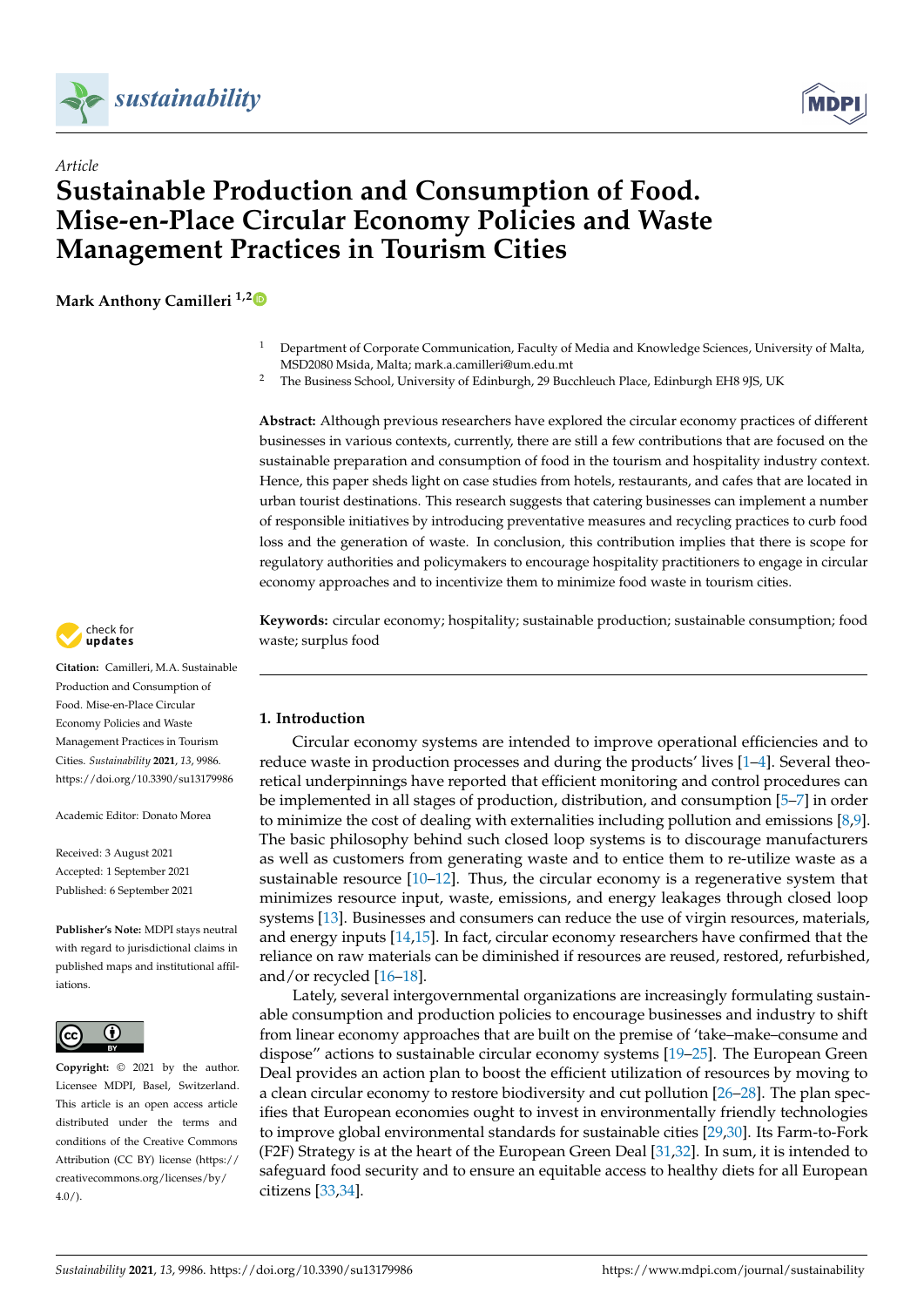Currently, food systems account for nearly one-third of global greenhouse gas (GHG) emissions, demand large amounts of natural resources, and result in the loss of biodiversity [\[35\]](#page-10-9). The World Wildlife Fund has predicted that between six to eight percent of global greenhouse gas emissions could be eliminated if food waste was brought to zero [\[36\]](#page-10-10). The EU generates around 88 million tons of food waste, with associated costs hovering around EUR 143 billion [\[37\]](#page-10-11). Notwithstanding, an estimated 20% of the total food produced is lost or wasted, whilst 33 million citizens cannot afford a quality meal every second day [\[38\]](#page-10-12).

The EU's F2F strategy aims to accelerate the transition to a sustainable food system that mitigates climate change, reverses the loss of biodiversity, and ensures the provision of affordable food for all citizens, whilst promoting fair trade and fostering the competitiveness of the EU's supply sector [\[13\]](#page-9-8). This strategy is also congruent with the EU's environmental sustainability policies [\[28,](#page-10-2)[39\]](#page-10-13) and with its latest circular economy plan for a cleaner and more competitive Europe [\[19\]](#page-9-13).

Previous research has investigated various circular economy approaches in different businesses and industries [\[4](#page-9-1)[,27](#page-10-14)[,40,](#page-10-15)[41\]](#page-10-16). However, there is still a gap in the academic literature that is focused on the hospitality industry's sustainable innovations and recycling practices that are meant to reduce food loss and the accumulation of food waste [\[10](#page-9-6)[,13](#page-9-8)[,15\]](#page-9-10). Food and beverage operations will inevitably continue generating waste that may (or may not) result in negative effects on the natural environment and on the long-term sustainability of biospheres [\[2](#page-9-14)[,22](#page-10-17)[,24\]](#page-10-18).

In this light, the underlying objective of this contribution is to raise awareness of circular economy practices in tourism cities. It relied on an inductive content analysis methodology to investigate sustainable food production and consumption as well as waste management practices of hospitality businesses. The data for this research was gathered through academic and non-academic sources that promoted the responsible initiatives of a number of hotels and restaurants. Hence, it sheds light on case studies (that were drawn from real catering businesses) and discusses their sustainable food preparation behaviors and waste minimization strategies. In conclusion, this paper puts forward key proposals to hospitality practitioners.

## **2. Responsible Practices to Prevent Food Loss and Waste**

According to the U.S. Food and Drug Administration, between thirty and forty percent of the nation's food supply goes to waste every year [\[42\]](#page-10-19). About forty percent of this food comes from hospitality businesses [\[43\]](#page-10-20). This adds up to GBP 133 billion or USD 161 billion worth of food that ends in the land fill. The Association of Hotels, Restaurants, and Cafes in Europe (HOTREC) and the European Federation of Food Banks (FEBA) are continuously educating stakeholders on ways of how to reduce food loss and waste from the hospitality industry's supply chains [\[44\]](#page-10-21). HOTREC promotes responsible food production and consumption behaviors among its members, including small and medium sized enterprises (SMEs). Its members are encouraged to prevent food wastage by using surplus food, donating food to people in need, re-using non-edible food waste to create compost for gardens, or by transforming it into methane gas (which is used to generate energy) [\[43\]](#page-10-20).

In this day and age, hospitality businesses, including hotels, restaurants, and cafes are expected to follow responsible practices and to engage in sustainable production and consumption behaviors to reduce food waste [\[45](#page-10-22)[–48\]](#page-11-0). HOTREC has developed a food waste hierarchy to help practitioners tackle food waste. In sum, this policy document urges them to (i) prevent wasting food, (ii) redirect unused food to feed people in need, (iii) redirect food to feed livestock or for industrial utilization, and (iv) recover food waste through composting or methanation processes.

The following section presents a number of good practices and sustainability initiatives that have been taken on board by responsible hospitality businesses.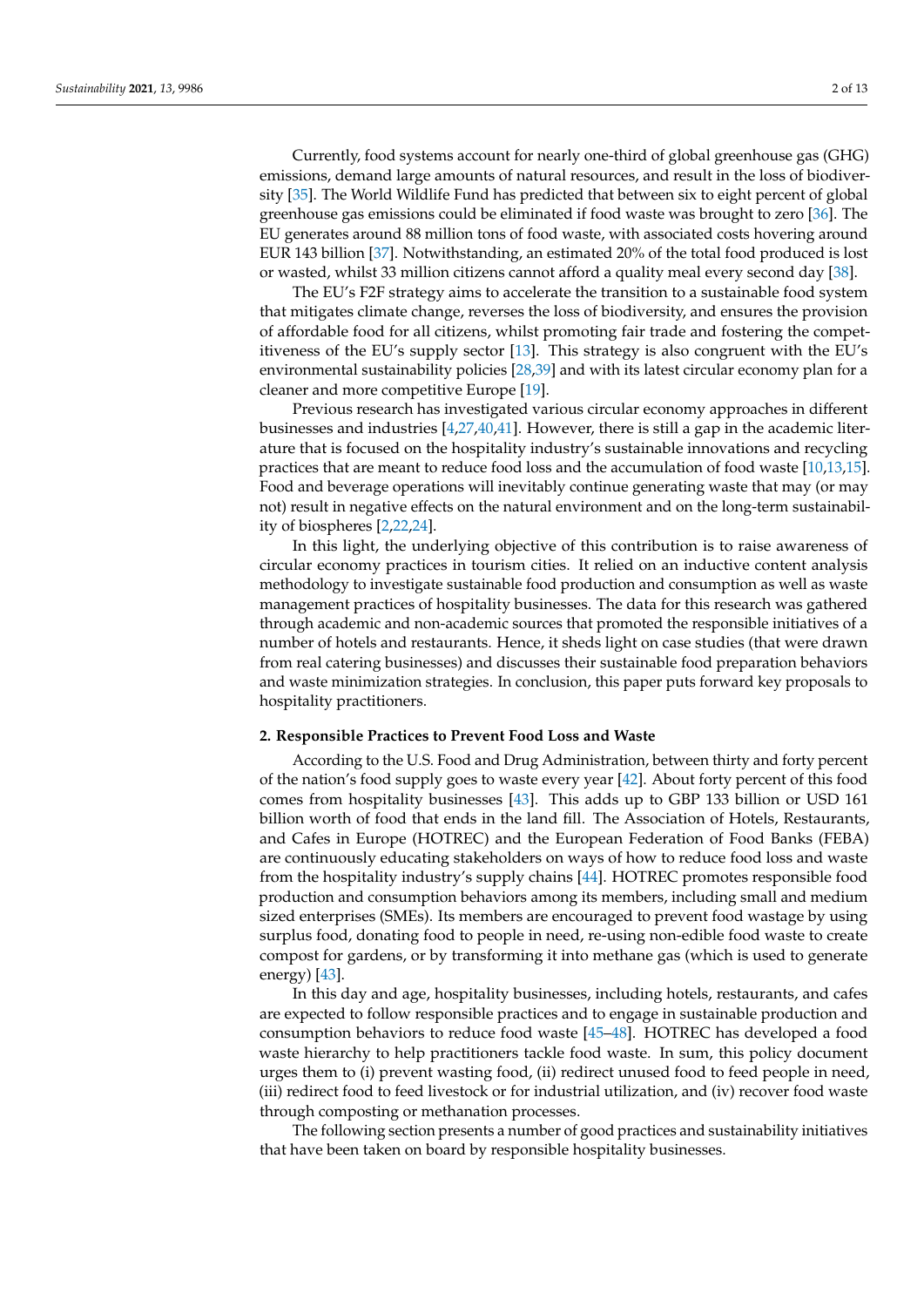## *2.1. Creating 'Sustainable' Menus*

Restaurant patrons are increasingly favoring the quality and presentation of food rather than abundant portions [\[49\]](#page-11-1). Hence, there is scope for food and beverage servers to communicate with clients to better understand their expectations. This way, they can adjust their portions according to their customers' demands and avoid the generation of waste. In a similar vein, buffet consumers may be encouraged to limit the amount of food in their meal trays. For instance, in 2019, Hilton introduced its "no-waste" catering menus and implemented its thoughtfully designed buffet presentations [\[50\]](#page-11-2). The hospitality company has streamlined its menus and reduced its over-production practices. It claimed that the production of less food requires an integrated approach involving different departments, including hotel management, food preparation and production, food and beverage services, and purchasing, among others.

Customers may be reminded that they can take away their leftover food in doggy bags or food-boxes. Recently, a number of hospitality establishments in Denmark, France, Italy, Portugal, and Scotland were providing waste prevention kits that are composed of containers for leftover food and plastic bags to carry these containers and bottles. They are increasingly urging customers to take their leftovers back home with them [\[51\]](#page-11-3).

Italian hotels (in Florence) invited their guests to use small plates that contained reduced portions of food, to minimize waste, from their buffets. A waste prevention campaign, entitled "Conscious Consumption, Respect the Environment" that was organized in Oeiras (Lisbon, Portugal) recommended that, during buffets, customers should strictly pick a minimum number of food items that would satisfy their appetite and nutritional requirements [\[51\]](#page-11-3). If at the end of the meal, their tray was empty (and without leftovers), consumers would receive a poker chip (i.e., equivalent to 10 g of nonperishable foods) that would be donated to charitable institutions.

In sum, restaurant owners should consider having less items on their menus. Fewer items would necessitate less inventory in their kitchens. They could use the same ingredients in different recipes or promote their menu of the day. Such menus may include those products that are about to expire, bearing in mind that certain foods such as fruits and vegetables are perishable items, hence, they have to be consumed in a few days.

#### *2.2. Local Procurement of Products*

Hospitality businesses ought to use fresh, seasonal products that are usually available at reasonable costs. It is in their interest to order organic products (e.g., from certified farms) that meet appropriate quality standards. The shelf-life of sensitive products such as fruits and vegetables is usually shorter than packaged goods. Hence, food and beverage preparers have to use them before their decay. Therefore, hospitality businesses ought to establish flexible arrangements with local suppliers and distributors to adjust their ordered quantities according to their expected number of customers (if possible) [\[44\]](#page-10-21). In 2019, Hilton reported that some of its properties reduced food waste by purchasing locally sourced, seasonal products, by working closely with "imperfect" suppliers, and by using the whole product wherever possible.

## *2.3. Just-In-Time Purchasing Systems and Responsible Inventory Practices*

Restaurants need to store their food ingredients in appropriate conditions. They have to monitor their inventory on a regular basis to reduce spoilage and prevent waste. For example, sensitive products such as fruits and vegetable can dehydrate if they are stored in damaged packaging. Alternatively, they may rot if they are mishandled during transportation. Some items can be stored in deep-freezing conditions [\[52\]](#page-11-4) and in vacuum packaging to extend their shelf-life [\[53\]](#page-11-5). Restaurant owner–managers should always respect health and safety standards by controlling the shelf-life of their products and by labelling items in their cold storage facilities to ensure that they know the expiry date of every product and ingredient.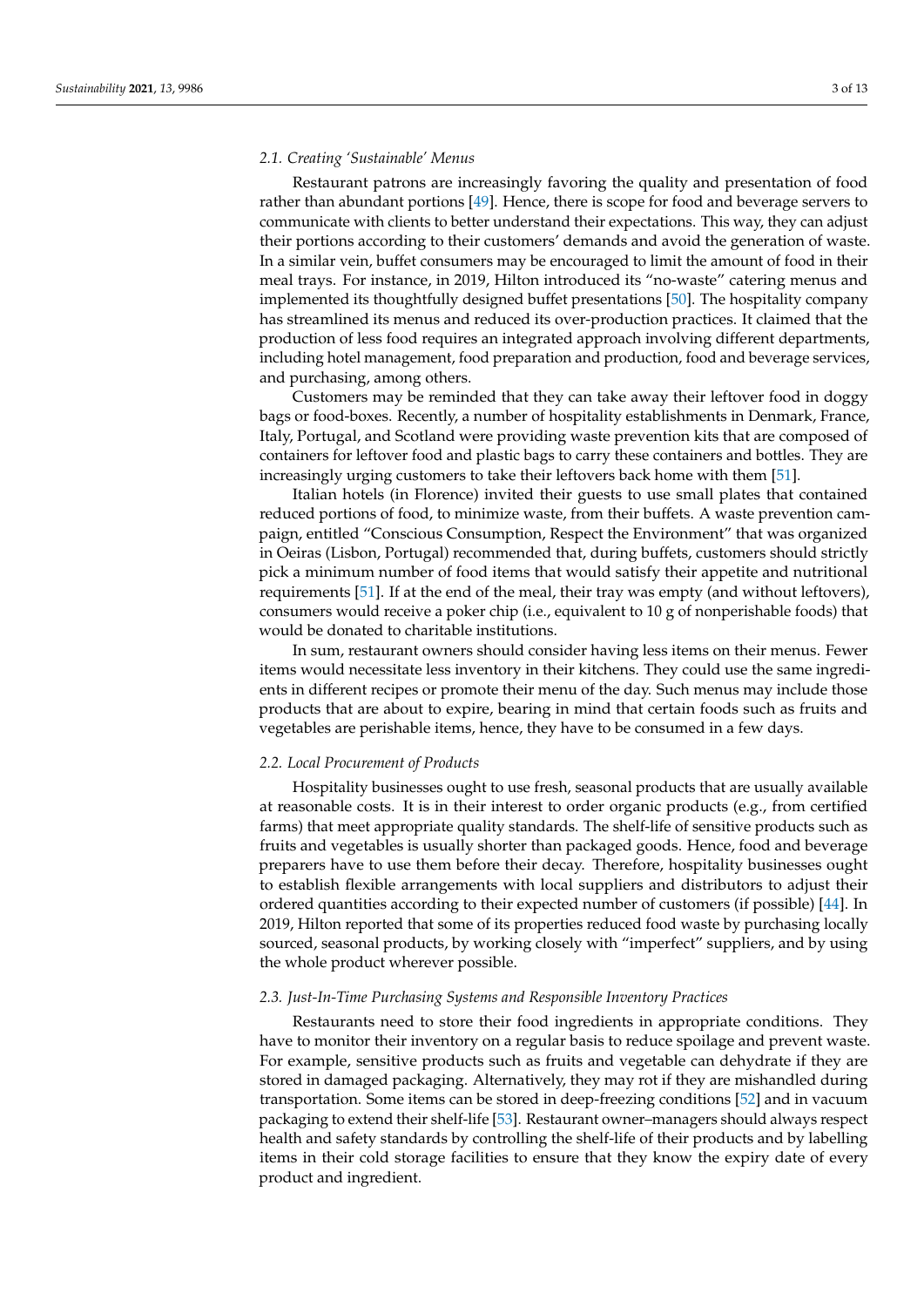Moreover, they are expected to comply with relevant hygienic practices when handling fresh products such as dairy products, meat, and poultry, among other items [\[54\]](#page-11-6). In this case, they should use first-in-first-out (FIFO) rotating systems to minimize the generation of waste from expired food. In addition, hospitality businesses may implement just-in-time ordering systems to increase efficiency. For example, they can receive ingredients (from their suppliers) only as they are needed for production, not ahead of time.

#### *2.4. Reusing and Recycling Surplus Food*

Food can deteriorate quickly and can become waste due to specific health and safety regulations and hygiene standards. Restaurants should try to use edible food products that are close to expire. The leftovers from cooking can be re-used to make new products. For example, meat trimmings can be reused to make soup stock, et cetera.

Very often, food and beverage service providers prepare excessive food, particularly in buffet settings. Their oversupply may be triggered for aesthetic reasons, or by their consumers' eating habits. Hence, restaurant managers could adopt a series of measures to reduce waste. For instance, servers can regularly check their customers to better align their supply according to demand. They may decide not to re-fill the items of their buffet towards the end of their restaurant service.

Hospitality employees should ensure that they are packaging their surplus food and beverages well in order to increase their shelf-life [\[55\]](#page-11-7). The use of cans or smaller bottles can be more appropriate than large containers. The utilization of coffee machines and water dispensers are more sustainable than thermoses of coffee and big bottles.

There are a number of case studies of good practices, where hotels were capable of reducing food waste from their buffets and restaurants. For instance, the (European) Urban Waste project that was focused on waste management strategies of hospitality businesses was adopted across 12 European countries [\[51\]](#page-11-3). It involved 4 hotels in Copenhagen, 128 restaurants in Florence, 3 hotels in Kavala, 4 hotels (with 1 hotel school) in Lisbon, and 4 hotels in Tenerife. Its objectives were threefold: Firstly, the project aimed to reduce the amount of municipal waste. Secondly, it involved the collection of waste for recycling purposes. Thirdly, it raised awareness on eco-innovative measures and responsible practices among hospitality practitioners. The project partners organized capacity building and guidelines for policymakers, as well as training sessions among other stakeholders, including employees and customers, to encourage them to engage in sustainable behaviors [\[56](#page-11-8)[–58\]](#page-11-9).

Hospitality businesses can identify cost saving opportunities if they reduce food loss and waste. For example, Hilton has recently expanded its food waste reduction program across its North American properties. The global business asserted that this program is part of its strategy to halve the generation of food waste from its hotels by 2030. Its waste management program has followed WWF and American Hotel and Lodging Association's Hotel Kitchen Toolkit. These organizations provided guidelines on the responsible consumption of food and on the disposal of leftovers [\[50\]](#page-11-2). Similarly, Hyatt is using this Toolkit at its 875 hotels around the world. Each hotel is expected to formulate a food waste management plan that is consistent with its corporate goals to reduce food waste. Moreover, Marriott, the largest hotel company in the world, tested the Toolkit at 10 of its properties. The global giant has committed itself to halving its food waste by 2025.

Recently, Copenhagen, Lisbon, and Tenerife hotels have used a food tracking device to monitor the volumes and types of food waste that was disposed of by their restaurants. Other laudable initiatives included running a competition to motivate kitchen employees to reduce their food waste. These competitions were organized in Copenhagen hotels (which belonged to the Guldsmeden group). In Lisbon, a food waste prevention campaign in two hotels has led them to diminish their organic waste by 7% and 25%, respectively. In Tenerife, three hotels reduced it by 29%, 43%, and 46% in a time span of 5 months. The Urban Waste project's listed waste prevention measures have resulted in reduced waste streams in the hospitality and accommodation sectors. Another campaign, entitled the "Menu Dose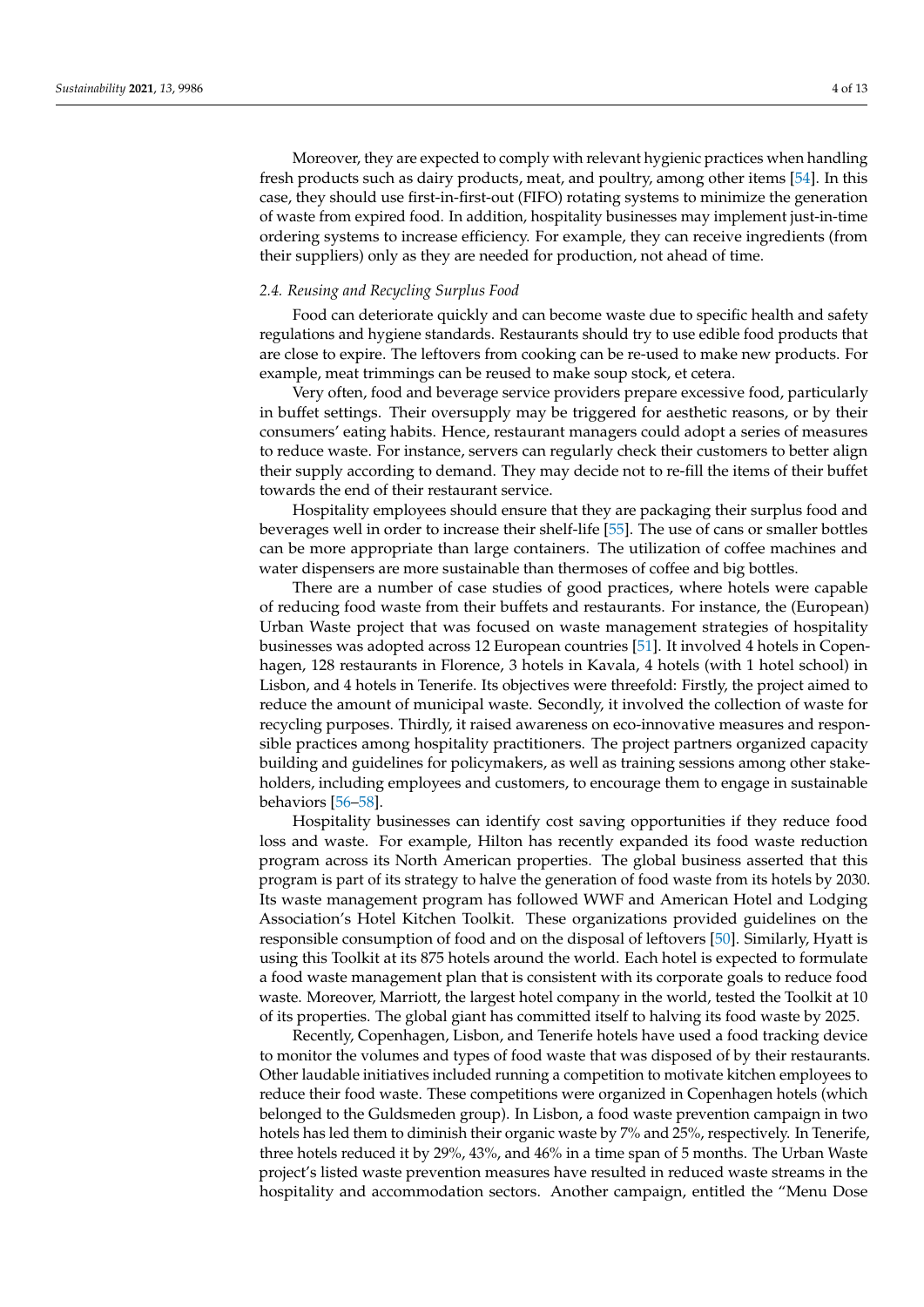Certa" (Right Portion Menu) initiative, which was implemented by the Intermunicipal Waste Management company of Greater Porto (LIPOR) in collaboration with 11 restaurants and 29 canteens, has resulted in a reduction of kitchen waste by 0.34 kg/meal/year and customer waste flow by 2.79 kg/meal/year [\[51\]](#page-11-3).

## *2.5. Utilizing A Sharing Economy Platform to Curb Food Waste*

Hospitality businesses may consider minimizing their food loss and waste to reduce their operating costs. However, it may prove hard for them to completely avoid the overproduction of food in their restaurants. The oversupply of food can be attributed to a number of events, including no-shows and perishable inventory that is not consumed before the closure of the establishment, and so forth. Restaurant managers may find themselves in a situation where they have surplus food that is not consumed by customers. Very often, hospitality businesses have to dispose of surplus food if it is not served and eaten in time, before it goes bad and gets spoiled. Similarly, grocery products can rot on their shelves and will have to be thrown away before their expiration dates.

Currently, a number of innovative businesses are employing sharing economy models to address this challenging issue. ResQ is a good example of a sustainable enterprise that aims to reduce the proliferation of waste from the surplus food that is generated by hotels, restaurants, and cafes. This company is a viable going concern as it operates its business in a profitable manner. It developed a mobile application (app) that is operated in Finland as well as in parts of Germany, Poland, and Sweden.

A number of popular hospitality companies, including Hilton, Crown Plaza, and Holiday Inn, among others, are using this app. This innovative app enables consumers to search for surplus food, including meals and ready-to-eat snacks, as well as large bags of food from nearby hospitality businesses. Their query lists the suppliers of food and shares their location through the app's virtual maps. Hence, customers can order discounted food and pick it up from catering outlets.

In sum, the sharing economy is providing a win-win situation for hospitality businesses as well as for their customers. Apps such as ResQ, among others, are reducing the likelihood that surplus food ends up in trash bins if it is not consumed in time. Moreover, they are increasing the hospitality businesses' revenue streams by bringing in customers who are willing to pay for their perishable food items. In fact, in this case, many restaurants increased their revenues by 2–6% [\[59\]](#page-11-10).

#### *2.6. Donating Surplus Food to Charities and Food Banks*

Hotels, restaurants, and cafes may consider donating surplus food to charities and food banks. There are many non-profit and social organizations in different contexts that are collecting leftover food (including prepared food) to distribute it to vulnerable citizens. Of course, each country has its own legal framework and may require that the donation of food complies with specific health/safety regulations.

Different jurisdictions are enacting relevant legislation relating to food safety standards. For instance, the EU Commission has developed its food donation guidelines for donors and receivers of food surplus [\[60\]](#page-11-11). It has also published regulations and reports on food hygiene. In addition, many member states have published their own national guidelines [\[61\]](#page-11-12). Similarly, the Federal Drug Administration (FDA) in the United States of America (USA) is transforming the nation's food safety system by introducing preventative measures. The FDA has finalized seven major rules in its Food Safety Management Act (FSMA) to ensure that the supply of food is safe for both human and animal consumption [\[62\]](#page-11-13). Therefore, hospitality businesses are expected to follow their respective countries' regulatory instruments and principles on food safety before donating their surplus food to charities [\[60,](#page-11-11)[62\]](#page-11-13).

Every year, international hotel chains are donating tons of food to charities and food banks. Alternatively, they compost food that cannot be donated. For instance, Hyatt has seen a fifty percent increase in its number of hotels that are donating surplus food,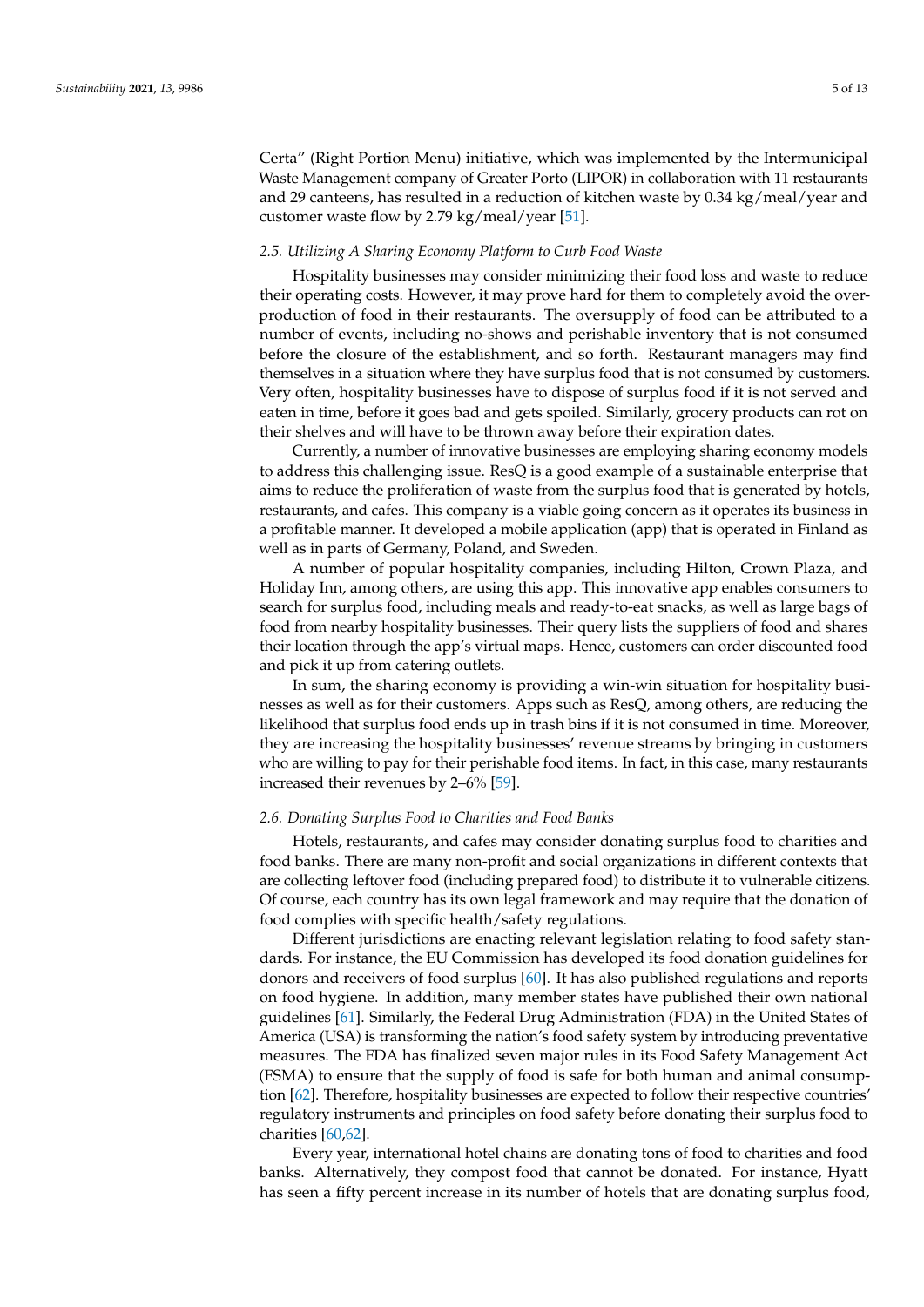and Hilton claims that it is saving approximately USD 7000 per month in waste hauling fees [\[50\]](#page-11-2).

Other multi-national businesses, including Carlson Hotels Worldwide, Radisson Hotels and Resorts, Marriott International, and Fairmont Hotels and Resorts are donating surplus food to community projects such as homeless shelters, orphanages, homes for the elderly, and drug rehabilitation centers [\[63\]](#page-11-14).

The InterContinental Hotels Group (IHG), one of the world's leading hotel companies, announced that it is pledging its support to European Food Banks and other food provision charities, including during the COVID-19 crisis, to ensure that these non-governmental organizations have access to necessary funds, training, and resources. IHG claims that it donates food to different communities across 70 countries. Its long-standing 'True Hospitality for Good' charitable partners include the British Red Cross, through its Disaster Relief Alliance membership, CARE International, which provides personal, protective equipment (PPE) in developing markets, and China Red Cross. Furthermore, it collaborated with 'No Kid Hungry' in the US, 'Trussell Trust' in the UK, the 'Global Foodbanking Network' (GFN), and the 'European Food Banks Federation' (FEBA), among others [\[64\]](#page-11-15).

Other tourism companies, including Costa Croisières, have launched a food surplus donation initiative in collaboration with the European Food Banks Federation in 11 of the company's ports of call including Marseille, Pointe-à-Pitre, Fort-de-France, and Saint-Denis de la Réunion. The cruising company is donating meals (that are not served to passengers) to French Food Banks. The surplus food is collected, placed in aluminum trays according to strict sanitary procedures, sealed, labelled for traceability purposes, and stored in on-board refrigerators. Every Sunday, these dishes are unloaded and donated to the Bouches-du-Rhône Food Bank, who will in turn distribute them to the Salvation Army [\[65\]](#page-11-16).

In Italy, the "Good Samaritan Law" protects restaurants, bars, and buffets from civil and criminal liability if a recipient would get ill from the consumption of donated food. In this case, donors may be considered guilty if they are accused of negligence or intentional misconduct (such as donating contaminated food). HOTREC, in conjunction with the European Federation of Food Banks (FEBA), has formulated its guidelines to help hospitality establishments donate their surplus food to those in need. In sum, HOTREC (2017) specified that hospitality businesses should consider the following: (i) entrust a 'responsible person' to be in charge of food donations, (ii) select a reliable partner for donations, (iii) conclude a formal partnership with a partner organization, (iv) identify which foods will be donated, (v) store the food to be donated, (vi) transfer the food to the partner organization, (vii) keep a track record of the donated food and provide key information, (viii) tax benefits,  $(ix)$  consumer engagement, and  $(x)$  quality assurance.

This document recommended that hospitality businesses should formalize a partnership agreement with the recipients of their donations (even for ad-hoc/irregular donations). This agreement ought to clarify the tasks and responsibilities of the donor (in terms of preparation and maintenance of food, until the point of takeover) and of the recipient (this may include information on storage conditions of transport and details on serving/delivery to the final beneficiaries). The document should clearly specify the liability in terms of health and safety, before and after the food is transferred from one party to the other. It has to identify which foods can (or cannot) be donated.

There is scope in financial terms for hospitality businesses to donate surplus food items that are about to expire. It is in their interest to keep records of each donation to ensure the full traceability of food products and for possible tax deduction purposes, where applicable. While there are countries where VAT has to be paid for donations (which is based on the actual value of the surplus food), there are others where VAT is either exempt or is close to zero. Some EU countries have implemented a tax credit system or deductions for donated food in order to encourage restaurants to donate good food instead of throwing it away. For instance, the French and Spanish governments are incentivizing businesses to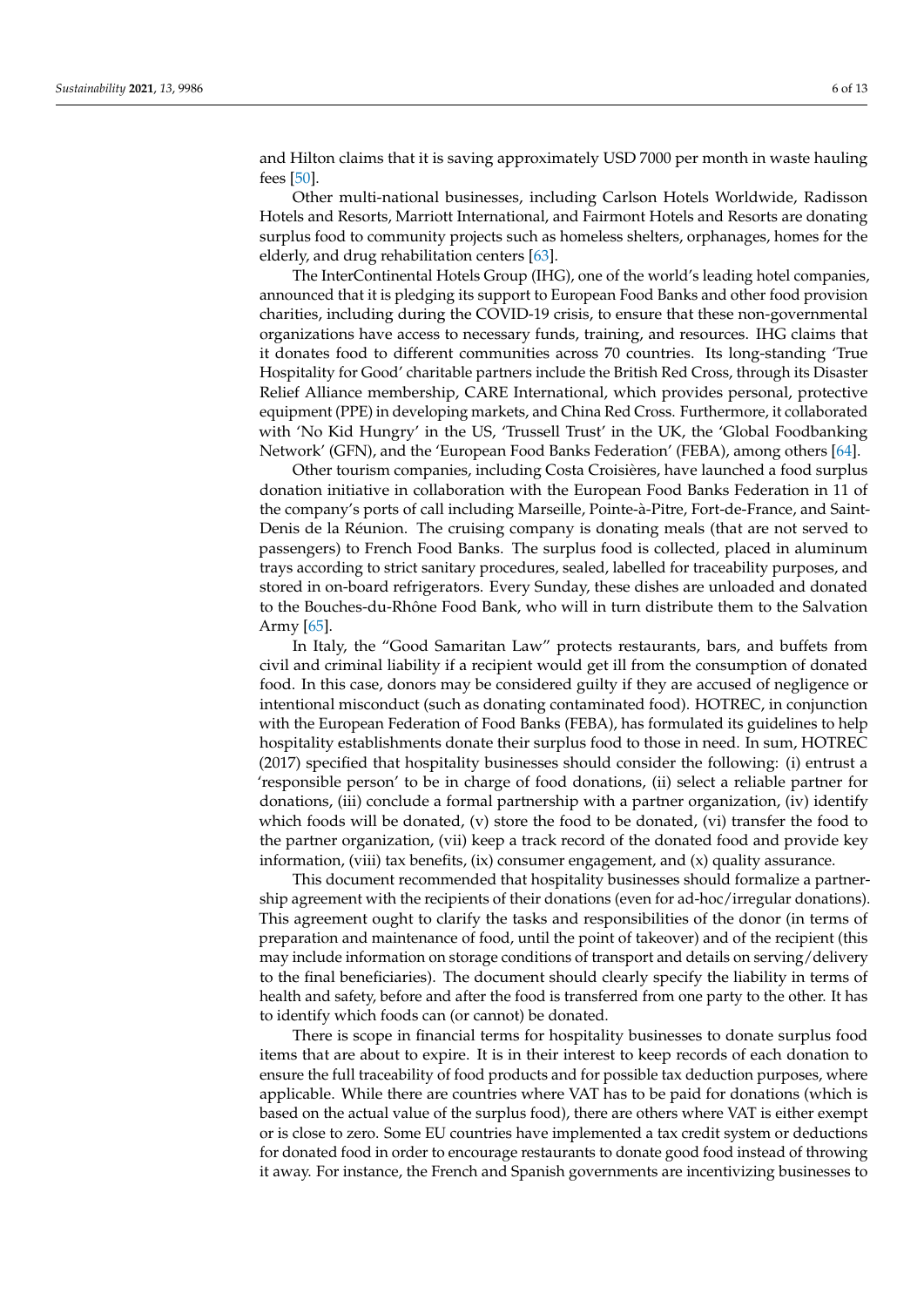donate food to food banks and charities. France offers a 60% tax credit (and Spain offers 35%) of the net book value of donated food.

These incentives are intended to offset certain costs relating to the storage, transportation, and distribution of surplus food. Food and beverage businesses are encouraged to donate surplus (edible) food rather than to send it to the landfill. For example, French restaurants have to pay out EUR 100 for landfill taxes to dispose of a ton of waste. If they accumulate EUR 1000 worth of food, the total disposal cost would amount to EUR 1100. On the other hand, if establishments donate food rather than waste it, they could save the landfill costs. At the same time, they can benefit from a tax credit of EUR 600 (in France). Hence, hospitality business would lose EUR 400 rather than EUR 1100 to dispose of surplus food.

There are several laudable practices in different parts of Europe. For instance, the "Portuguese Federation of Food Banks Against Hunger" recovers food surpluses from hospitality businesses. This non-governmental organization mobilizes individuals and companies to voluntarily address food shortages in society. In 2020, this federation distributed almost 30 thousand tons of edible food (with an estimated value of EUR 41.2 million), and an average movement of 165 tons per business day [\[66\]](#page-11-17). Such food banks, including this federation, will not donate expired and/or spoiled food. The donated food needs to comply with relevant food hygiene and safety legislation as it should be appropriate for human consumption [\[60](#page-11-11)[–62\]](#page-11-13).

#### *2.7. Recycling Inedible Food*

Hospitality businesses cannot donate food that has passed its expiration date, or if it has spoiled or decayed. Such food is not safe for human consumption. However, it can be recycled for animal feed [\[67\]](#page-11-18), turned into compost [\[68\]](#page-11-19), and/or transformed into energy through methanation [\[69](#page-11-20)[,70\]](#page-11-21). An EU-funded project, entitled; 'Sustainable production of functional and safe feed from food waste' (NOSHAN) has recently confirmed that food waste can be converted into animal feed at low cost, and with low energy consumption levels [\[71,](#page-11-22)[72\]](#page-12-0).

Food waste can be transformed into high quality compost for trees and plants. Many hotels and restaurants are increasingly utilizing compost bins that can facilitate the degradation of organic waste and turn it into compost for their gardens. For instance, the Tower Hotel in Perthshire (Scotland) are recycling their organic waste (i.e., vegetable and fruit peelings, eggshells, coffee bags, etc.) on site and turning it into a fertilizer for gardens. The French Metropole "Nice Côte d'Azur" (MNCA) is using a thermal dryer that transforms food residues into dry, fertilizing organic matter [\[51\]](#page-11-3).

Other hospitality establishments, such as the Business Hotel Bratislava in Slovakia, is using an electric composting system to turn biodegradable waste into compost. Usually, these appliances are very small and do not take much space. More importantly, they do not produce odors or leakages. Although such systems will require an electricity supply, they can be installed in kitchens or in maintenance rooms. They do not require labor intensive activities and still produce a natural fertilizer (out of food waste).

Apart from food waste from the kitchen, many hotel properties may also have green waste from their gardens and green roofs such as tree cuttings, plant leaves, and dead plants that can be mixed with food waste and composted through one of the mentioned composters [\[10\]](#page-9-6). Conversely, they can treat organic waste through worm composting bins. In this case, the bins would have earthworms that digest food waste and convert it into vermicompost. The installation of composting bins in hotels and restaurants can contribute to the reduction of food waste, thereby reducing or avoiding the costs that will be required to treat residual waste. The generated compost can be used as a fertilizer in the hotels' properties or in urban gardens.

The production of compost may translate into significant cost savings and can even create revenue opportunities for hospitality businesses. Restaurants can finance their responsible investments in these devices by selling their produced compost to farmers,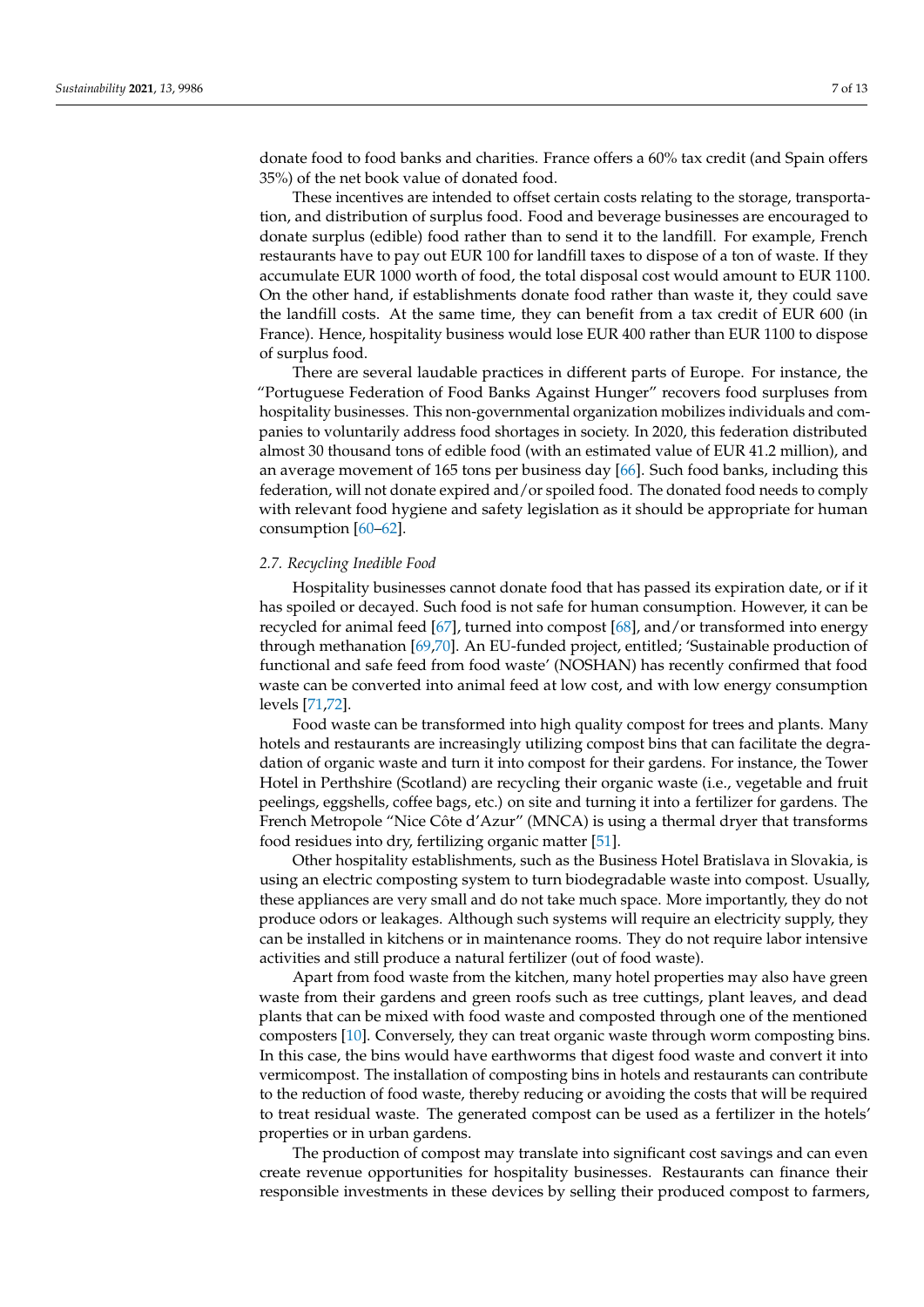who may use it for agricultural purposes, if they are approved through relevant national authorities' quality control processes [\[15\]](#page-9-10).

## **3. Discussion**

This paper suggests that hospitality businesses can implement a number of responsible practices. The very first step for them is to develop 'sustainable' menus. The restaurants' menus can offer a choice of different portion sizes to satisfy the requirements of different customers. They may feature fewer items in their menus to operate their business with a reduced inventory of food products to decrease storage costs and minimize waste and spoilage. It is in the interest of restaurant owner–managers to procure fresh ingredients from local businesses including farmers, bakers, butchers, et cetera, to ensure that they are preparing good food for their valued customers. Local products, including organic items such as fruit and vegetables, will have a longer shelf-life than imported ones.

The hospitality businesses ought to forge close relationships with dependable, local suppliers to implement just-in-time purchasing systems. There is scope for them to purchase regularly and in smaller quantities to reduce the probabilities of food spoilage and dehydration. They are expected to continuously monitor the expiration dates of food items and ingredients to minimize waste and to respect relevant hygienic standards. Owner– managers may apply the first-expired-first-out (FEFO) principles in their kitchens, to avoid any stockouts. Moreover, they can use food tracking devices to identify the types of food waste they are generating.

Their monitoring and control of food waste should be carried out on a day-to-day basis to increase their efficiencies and cost savings. Practitioners may keep a record of their waste in a spreadsheet. They can measure the quantity of organic waste that is generated from their premises. They could include details such as the dates (and times) of events, which ingredients or recipes were wasted, the name of the employee(s) who was (or were) responsible for the waste, et cetera. Furthermore, practitioners can estimate the composition of their organic waste and identify whether it is derived from vegetables, bread/pasta, specific meats, etc. This will allow them to make adjustments in their food menus (if possible).

Such food tracking may also help hospitality business detect irresponsible behaviors in their kitchens and to minimize food waste from their properties. It may indicate that certain employees are not engaging in responsible food preparation behaviors. There is scope for hospitality businesses to train their human resources, at all levels, particularly new employees, on circular economy approaches [\[73](#page-12-1)[,74\]](#page-12-2). In this way, they will be in a better position to improve their efficiencies in terms of reducing, reusing, and recycling resources, and responsible waste disposal practices. They have to be supported and educated on the best practices to ensure that they are improving the (economic) sustainability of their businesses' food and beverage operations whilst minimizing their impact on the natural environment [\[75–](#page-12-3)[77\]](#page-12-4). Table [1](#page-8-0) illustrates the responsible behaviors that can be implemented by hospitality businesses to reduce food loss and the generation of waste from their premises:

This research has shed light on a number of laudable circular economy initiatives that were drawn from the hospitality industry. It also made reference to a sustainable enterprise that utilizes a sharing economy platform that links consumers with hospitality service providers. Mobile users can purchase surplus food from hotels, restaurants, and cafes at a discount. At the same time, the app enables these catering companies to create revenue out of perishable food and to minimize their environmental footprint by reducing their waste. Moreover, it reported that these businesses can benefit from tax deductions and credit systems, in different contexts, if they donate surplus (edible) food to charities and food banks. Alternatively, if the food is contaminated or decayed, it can be monetized if it is collected and turned to compost, transformed into energy through methanation processes, or converted into animal feed (if it complies with relevant legislation on the health and safety of animals).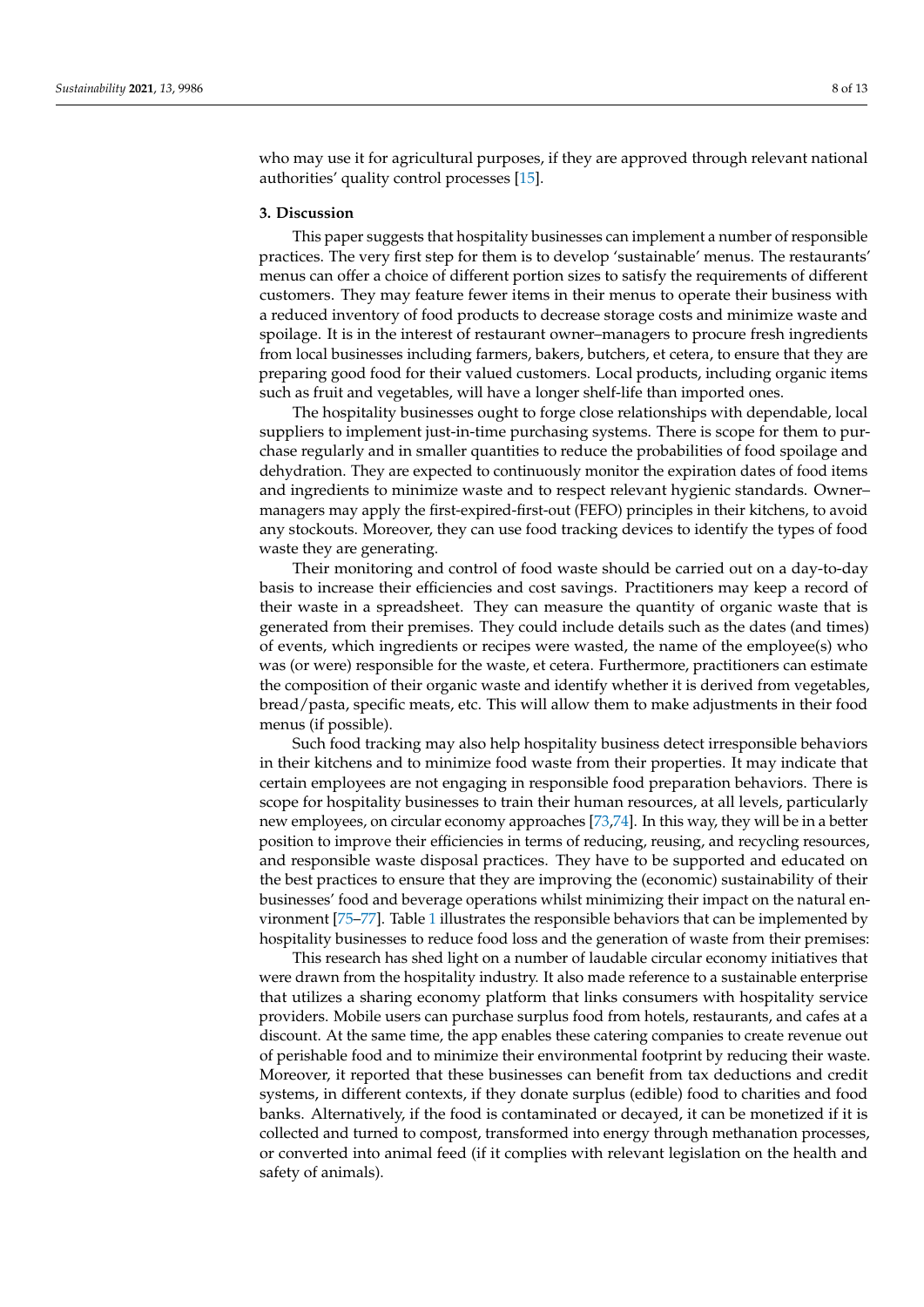| Preventative measures | Creating 'sustainable' menus                          |                                                      |
|-----------------------|-------------------------------------------------------|------------------------------------------------------|
|                       | Responsible procurement of food items and ingredients |                                                      |
|                       | Responsible inventory practices                       |                                                      |
|                       | Reducing portions                                     |                                                      |
| Recycling practices   | Recycling surplus food                                | Utilizing sharing<br>economy platforms               |
|                       |                                                       | Donating surplus food to<br>charities and food banks |
|                       | Recycling food waste                                  | Animal feed                                          |
|                       |                                                       | Composting                                           |
|                       |                                                       | Methanation processes                                |

<span id="page-8-0"></span>**Table 1.** Preventative measures and recycling practices for a sustainable value chain of food.

## **4. Conclusions and Implications**

The implementation and execution of the circular economy's closed loop systems ought to be promoted through different marketing channels. Hotels and restaurants can use marketing communications through different media to raise awareness on how they are capable of generating less waste [\[78\]](#page-12-5). They should promote sustainable production and consumption behaviors through different media outlets, including traditional and digital channels [\[78–](#page-12-5)[81\]](#page-12-6).

Hospitality businesses' responsible initiatives can raise their profile among different stakeholders, including customers and suppliers, among others [\[82,](#page-12-7)[83\]](#page-12-8). The customers will probably appreciate the hospitality businesses' efforts to reduce their impact to the natural environment. Some of the hotels' (and restaurants') sustainability measures are dependent on the active commitment of their patrons. Therefore, it is very important for them to raise awareness of their waste prevention campaigns and on their environmental achievements so that they may feel part of the catering companies' responsible initiatives. This way, they become key participants in the reduction of generated waste. Hence, businesses can educate customers on responsible consumption behaviors to help them in their endeavors to curb food loss and the generation of unnecessary waste [\[84](#page-12-9)[,85\]](#page-12-10). Food and beverage servers ought to engage in conversations with their clients to better understand their food requirements.

In a similar vein, this research suggests that it is in the interest of hospitality businesses to forge closer relationships with their suppliers, including farmers and other retailers, to implement responsible inventory management systems and just-in-time purchasing. Suppliers must continuously be informed and updated on their procurement policies. Their ongoing communications may facilitate collaborative practices that may translate to positive outcomes, including the sourcing of better-quality products with extended lifecycles and longer expiry dates.

This paper has reported on various preventative measures and recycling practices that may be taken on board by hospitality practitioners and their stakeholders in order to reduce food waste and its detrimental effect on our natural environment and biospheres. There is scope for trade unions and industry associations in tourism and hospitality to promote responsible behaviors among their members.

Notwithstanding, regulatory authorities and their policymakers can encourage hospitality practitioners to invest in environmentally friendly systems to minimize their food loss and waste. They can offer them financial incentives such as tax deductions or exemptions when they donate surplus food. Alternatively, governments can support them by providing adequate infrastructures and resources, including on-site composting facilities and/or methanation processes that are aimed to minimize the accumulation of food waste that finishes in landfill. Such responsible investments will ultimately result in a sustainable value chain in tourism cities, as circular economy policies and waste management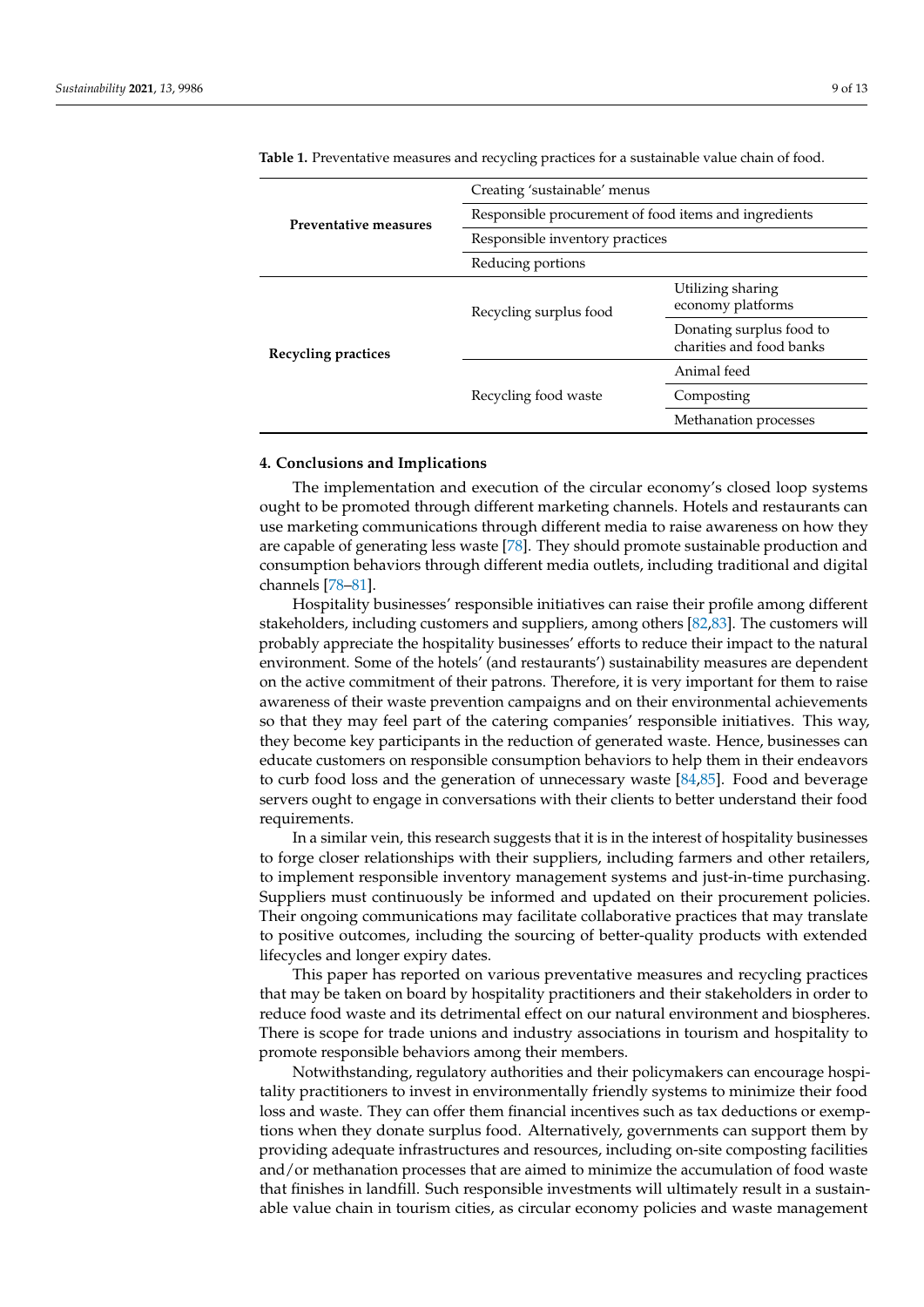practices will add value to the hospitality businesses, to the environment, and to society at large [\[86](#page-12-11)[,87\]](#page-12-12).

**Funding:** This research received no external funding.

**Institutional Review Board Statement:** Not applicable.

**Informed Consent Statement:** Not applicable.

**Data Availability Statement:** Data sharing not applicable.

**Acknowledgments:** The author would like to thank the anonymous reviewers for their constructive remarks and suggestions.

**Conflicts of Interest:** The author declares no conflict of interest.

#### **References**

- <span id="page-9-0"></span>1. Brown, P.; Bocken, N.; Balkenende, R. Why do companies pursue collaborative circular oriented innovation? *Sustainability* **2019**, *11*, 635. [\[CrossRef\]](http://doi.org/10.3390/su11030635)
- <span id="page-9-14"></span>2. Camilleri, M.A. The circular economy's closed loop and product service systems for sustainable development: A review and appraisal. *Sustain. Dev.* **2019**, *27*, 530–536. [\[CrossRef\]](http://doi.org/10.1002/sd.1909)
- 3. Nosratabadi, S.; Mosavi, A.; Shamshirband, S.; Kazimieras Zavadskas, E.; Rakotonirainy, A.; Chau, K.W. Sustainable business models: A review. *Sustainability* **2019**, *11*, 1663. [\[CrossRef\]](http://doi.org/10.3390/su11061663)
- <span id="page-9-1"></span>4. Jurgilevich, A.; Birge, T.; Kentala-Lehtonen, J.; Korhonen-Kurki, K.; Pietikäinen, J.; Saikku, L.; Schösler, H. Transition towards circular economy in the food system. *Sustainability* **2016**, *8*, 69. [\[CrossRef\]](http://doi.org/10.3390/su8010069)
- <span id="page-9-2"></span>5. Bocken, N.; Strupeit, L.; Whalen, K.; Nußholz, J. A review and evaluation of circular business model innovation tools. *Sustainability* **2019**, *11*, 2210. [\[CrossRef\]](http://doi.org/10.3390/su11082210)
- 6. Williams, J. Circular cities: Challenges to implementing looping actions. *Sustainability* **2019**, *11*, 423. [\[CrossRef\]](http://doi.org/10.3390/su11020423)
- <span id="page-9-3"></span>7. Gravagnuolo, A.; Angrisano, M.; Fusco Girard, L. Circular economy strategies in eight historic port cities: Criteria and indicators towards a circular city assessment framework. *Sustainability* **2019**, *11*, 3512. [\[CrossRef\]](http://doi.org/10.3390/su11133512)
- <span id="page-9-4"></span>8. Geissdoerfer, M.; Savaget, P.; Bocken, N.M.; Hultink, E.J. The Circular Economy—A new sustainability paradigm? *J. Clean. Prod.* **2017**, *143*, 757–768. [\[CrossRef\]](http://doi.org/10.1016/j.jclepro.2016.12.048)
- <span id="page-9-5"></span>9. Rizos, V.; Behrens, A.; Van der Gaast, W.; Hofman, E.; Ioannou, A.; Kafyeke, T.; Flamos, A.; Rinaldi, R.; Papadelis, S.; Hirschnitz-Garbers, M.; et al. Implementation of circular economy business models by small and medium-sized enterprises (SMEs): Barriers and enablers. *Sustainability* **2016**, *8*, 1212. [\[CrossRef\]](http://doi.org/10.3390/su8111212)
- <span id="page-9-6"></span>10. Muscio, A.; Sisto, R. Are agri-food systems really switching to a circular economy model? Implications for European research and innovation policy. *Sustainability* **2020**, *12*, 5554. [\[CrossRef\]](http://doi.org/10.3390/su12145554)
- 11. Aravossis, K.G.; Kapsalis, V.C.; Kyriakopoulos, G.L.; Xouleis, T.G. Development of a holistic assessment framework for industrial organizations. *Sustainability* **2019**, *11*, 3946. [\[CrossRef\]](http://doi.org/10.3390/su11143946)
- <span id="page-9-7"></span>12. Kyriakopoulos, G.L.; Kapsalis, V.C.; Aravossis, K.G.; Zamparas, M.; Mitsikas, A. Evaluating circular economy under a multiparametric approach: A technological review. *Sustainability* **2019**, *11*, 6139. [\[CrossRef\]](http://doi.org/10.3390/su11216139)
- <span id="page-9-8"></span>13. Camilleri, M.A. European environment policy for the circular economy: Implications for business and industry stakeholders. *Sustain. Dev.* **2020**, *28*, 1804–1812. [\[CrossRef\]](http://doi.org/10.1002/sd.2113)
- <span id="page-9-9"></span>14. Murray, A.; Skene, K.; Haynes, K. The circular economy: An interdisciplinary exploration of the concept and application in a global context. *J. Bus. Ethics* **2017**, *140*, 369–380. [\[CrossRef\]](http://doi.org/10.1007/s10551-015-2693-2)
- <span id="page-9-10"></span>15. Stahel, W.R. Circular economy: A new relationship with our goods and materials would save resources and energy and create local jobs. *Nature* **2016**, *531*, 435–439. [\[CrossRef\]](http://doi.org/10.1038/531435a)
- <span id="page-9-11"></span>16. Esposito, B.; Sessa, M.R.; Sica, D.; Malandrino, O. Towards circular economy in the Agri-food sector. A systematic literature review. *Sustainability* **2020**, *12*, 7401. [\[CrossRef\]](http://doi.org/10.3390/su12187401)
- 17. Säumel, I.; Reddy, S.E.; Wachtel, T. Edible City solutions—One step further to foster social resilience through enhanced sociocultural ecosystem services in cities. *Sustainability* **2019**, *11*, 972. [\[CrossRef\]](http://doi.org/10.3390/su11040972)
- <span id="page-9-12"></span>18. Lewandowski, M. Designing the business models for circular economy—Towards the conceptual framework. *Sustainability* **2016**, *8*, 43. [\[CrossRef\]](http://doi.org/10.3390/su8010043)
- <span id="page-9-13"></span>19. EU. *A New Circular Economy Plan for a Cleaner and More Competitive Europe*; European Commission: Brussels, Belgium, 2020. Available online: <https://eur-lex.europa.eu/legal-content/EN/TXT/?qid=1583933814386&uri=COM:2020:98:FIN> (accessed on 24 August 2021).
- 20. EU. *Methodology for the Measurement of Food Waste. Commission Delegated Decision (EU) 2019/1597 of 3 May 2019 Supplementing Directive 2008/98/EC of the European Parliament and of the Council as Regards a Common Methodology and Minimum Quality Requirements for the Uniform Measurement of Levels of Food Waste*; European Commission: Brussels, Belgium, 2019. Available online: [https:](https://eur-lex.europa.eu/legal-content/EN/TXT/HTML/?uri=CELEX:32019D1597&from=EN) [//eur-lex.europa.eu/legal-content/EN/TXT/HTML/?uri=CELEX:32019D1597&from=EN](https://eur-lex.europa.eu/legal-content/EN/TXT/HTML/?uri=CELEX:32019D1597&from=EN) (accessed on 24 August 2021).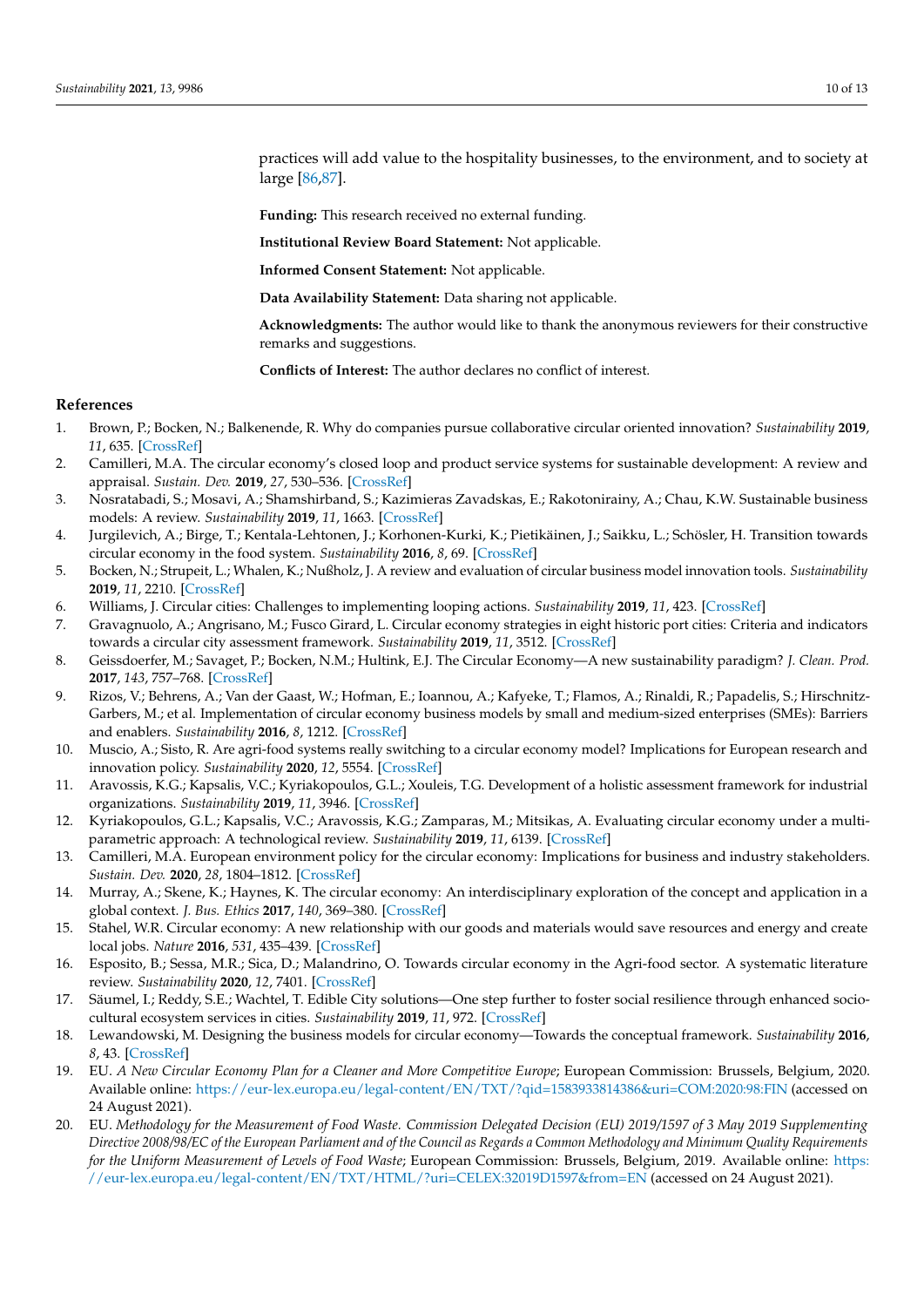- 21. OECD. *Waste Management and the Circular Economy in Selected OECD Countries*; Organization for Economic Cooperation and Development: Paris, France, 2019. Available online: [https://www.oecd.org/environment/waste-management-and-the-circular](https://www.oecd.org/environment/waste-management-and-the-circular-economy-in-selected-oecd-countries-9789264309395-en.htm)[economy-in-selected-oecd-countries-9789264309395-en.htm](https://www.oecd.org/environment/waste-management-and-the-circular-economy-in-selected-oecd-countries-9789264309395-en.htm) (accessed on 24 August 2021).
- <span id="page-10-17"></span>22. Camilleri, M.A. Closing the loop for resource efficiency, sustainable consumption and production: A critical review of the circular economy. *Int. J. Sustain. Dev.* **2018**, *21*, 1–17. [\[CrossRef\]](http://doi.org/10.1504/IJSD.2018.10012310)
- 23. UNSDG. *Transforming Our World: The 2030 Agenda for Sustainable Development, Resolution Adopted by the General Assembly on 25 September 2015, Agenda Items 15 and 116*; United Nations: New York, NY, USA, 2015. Available online: [https://www.un.org/ga/](https://www.un.org/ga/search/view_doc.asp?symbol=A/RES/70/1&Lang=E) [search/view\\_doc.asp?symbol=A/RES/70/1&Lang=E](https://www.un.org/ga/search/view_doc.asp?symbol=A/RES/70/1&Lang=E) (accessed on 24 August 2021).
- <span id="page-10-18"></span>24. Camilleri, M.A. A circular economy strategy for sustainable value chains: A European perspective. In *Global Challenges to CSR and Sustainable Development. CSR, Sustainability, Ethics & Governance*; Vertigans, S., Idowu, S.O., Eds.; Springer: Cham, Switzerland, 2020. [\[CrossRef\]](http://doi.org/10.1007/978-3-030-62501-6_7)
- <span id="page-10-0"></span>25. Camilleri, M.A. (Ed.) *Corporate Sustainability, Social Responsibility and Environmental Management*; Springer: Cham, Switzerland, 2017; pp. 175–190.
- <span id="page-10-1"></span>26. Smol, M.; Marcinek, P.; Duda, J.; Szołdrowska, D. Importance of sustainable mineral resource management in implementing the circular economy (CE) model and the European green deal strategy. *Resources* **2020**, *9*, 55. [\[CrossRef\]](http://doi.org/10.3390/resources9050055)
- <span id="page-10-14"></span>27. Stahel, W.R.; MacArthur, E. *The Circular Economy: A User's Guide*; Routledge: Oxford, UK, 2019. Available online: [https:](https://www.taylorfrancis.com/books/mono/10.4324/9780429259203/circular-economy-walter-stahel-ellen-macarthur) [//www.taylorfrancis.com/books/mono/10.4324/9780429259203/circular-economy-walter-stahel-ellen-macarthur](https://www.taylorfrancis.com/books/mono/10.4324/9780429259203/circular-economy-walter-stahel-ellen-macarthur) (accessed on 3 August 2021).
- <span id="page-10-2"></span>28. Estol, J.; Camilleri, M.A.; Font, X. European Union tourism policy: An institutional theory critical discourse analysis. *Tour. Rev.* **2018**, *73*, 421–431. [\[CrossRef\]](http://doi.org/10.1108/TR-11-2017-0167)
- <span id="page-10-3"></span>29. Tsakalidis, A.; van Balen, M.; Gkoumas, K.; Pekar, F. Catalyzing sustainable transport innovation through policy support and monitoring: The case of TRIMIS and the European green deal. *Sustainability* **2020**, *12*, 3171. Available online: [https:](https://www.mdpi.com/2071-1050/12/8/3171) [//www.mdpi.com/2071-1050/12/8/3171](https://www.mdpi.com/2071-1050/12/8/3171) (accessed on 3 August 2021). [\[CrossRef\]](http://doi.org/10.3390/su12083171)
- <span id="page-10-4"></span>30. UN. The Future We Want. Assembly on 27 July 2012. United Nations General Assembly. United Nations: New York, NY, USA. Available online: [http://www.un.org/ga/search/view\\_doc.asp?symbol=A/RES/66/288&Lang=E](http://www.un.org/ga/search/view_doc.asp?symbol=A/RES/66/288&Lang=E) (accessed on 24 August 2021).
- <span id="page-10-5"></span>31. Claeys, G.; Tagliapietra, S.; Zachmann, G. How to Make the European Green Deal Work. 2019. Available online: [https:](https://www.bruegel.org/2019/11/how-to-make-the-european-green-deal-work/) [//www.bruegel.org/2019/11/how-to-make-the-european-green-deal-work/](https://www.bruegel.org/2019/11/how-to-make-the-european-green-deal-work/) (accessed on 24 August 2021).
- <span id="page-10-6"></span>32. EU. *A European Green Deal. Comm 640 Final*; European Commission: Brussels, Belgium, 2019. Available online: [https://eur-lex.](https://eur-lex.europa.eu/legal-content/EN/TXT/?qid=1596443911913&uri=CELEX:52019DC0640#document2) [europa.eu/legal-content/EN/TXT/?qid=1596443911913&uri=CELEX:52019DC0640#document2](https://eur-lex.europa.eu/legal-content/EN/TXT/?qid=1596443911913&uri=CELEX:52019DC0640#document2) (accessed on 24 August 2021).
- <span id="page-10-7"></span>33. Riccaboni, A.; Neri, E.; Trovarelli, F.; Pulselli, R.M. Sustainability-oriented research and innovation in "farm to fork" value chains. *Curr. Opin. Food Sci.* **2021**, *42*, 102–112. [\[CrossRef\]](http://doi.org/10.1016/j.cofs.2021.04.006)
- <span id="page-10-8"></span>34. Bureau, J.C.; Swinnen, J. EU policies and global food security. *Global Food Secur.* **2018**, *16*, 106–115. [\[CrossRef\]](http://doi.org/10.1016/j.gfs.2017.12.001)
- <span id="page-10-9"></span>35. EU. *A Farm to Fork Strategy for a Fair, Healthy and Environmentally-Friendly Food System. Comm 381 Final*; European Commission: Brussels, Belgium, 2020. Available online: [https://eur-lex.europa.eu/legal-content/EN/TXT/HTML/?uri=CELEX:52020DC038](https://eur-lex.europa.eu/legal-content/EN/TXT/HTML/?uri=CELEX:52020DC0381&from=EN) [1&from=EN](https://eur-lex.europa.eu/legal-content/EN/TXT/HTML/?uri=CELEX:52020DC0381&from=EN) (accessed on 24 August 2021).
- <span id="page-10-10"></span>36. WWF. Fight Climate Change by Preventing Food Waste. 2021. Available online: [https://www.worldwildlife.org/stories/fight](https://www.worldwildlife.org/stories/fight-climate-change-by-preventing-food-waste)[climate-change-by-preventing-food-waste](https://www.worldwildlife.org/stories/fight-climate-change-by-preventing-food-waste) (accessed on 24 August 2021).
- <span id="page-10-11"></span>37. Fusions. Estimates of European Food Waste Levels. 2016. Available online: [http://www.eu-fusions.org/phocadownload/](http://www.eu-fusions.org/phocadownload/Publications/Estimates%20of%20European%20food%20waste%20levels.pdf) [Publications/Estimates%20of%20European%20food%20waste%20levels.pdf](http://www.eu-fusions.org/phocadownload/Publications/Estimates%20of%20European%20food%20waste%20levels.pdf) (accessed on 24 August 2021).
- <span id="page-10-12"></span>38. Eurostat. *Inability to Afford a Meal with Meat, Chicken, Fish (or Vegetarian Equivalent) Every Second Day—EU-SILC Survey (ilc\_mdes03)*; Eurostat: Luxembourg, 2018. Available online: [https://ec.europa.eu/eurostat/data/database?node\\_code=ilc\\_mdes03](https://ec.europa.eu/eurostat/data/database?node_code=ilc_mdes03) (accessed on 24 August 2021).
- <span id="page-10-13"></span>39. EU. *Towards a Circular Economy: A Zero Waste Programme for Europe*; EU Commission: Brussels, Belgium, 2014; p. 398. Available online: <https://eur-lex.europa.eu/legal-content/EN/TXT/?uri=celex%3A52014DC0398> (accessed on 24 August 2021).
- <span id="page-10-15"></span>40. Ghisellini, P.; Cialani, C.; Ulgiati, S. A review on circular economy: The expected transition to a balanced interplay of environmental and economic systems. *J. Clean. Prod.* **2016**, *114*, 11–32. [\[CrossRef\]](http://doi.org/10.1016/j.jclepro.2015.09.007)
- <span id="page-10-16"></span>41. Haas, W.; Krausmann, F.; Wiedenhofer, D.; Heinz, M. How circular is the global economy?: An assessment of material flows, waste production, and recycling in the European Union and the world in 2005. *J. Ind. Ecol.* **2015**, *19*, 765–777. [\[CrossRef\]](http://doi.org/10.1111/jiec.12244)
- <span id="page-10-19"></span>42. FDA. Food Loss and Waste. Food and Drug Administration, United States Government. 2021. Available online: [https:](https://www.fda.gov/food/consumers/food-loss-and-waste) [//www.fda.gov/food/consumers/food-loss-and-waste](https://www.fda.gov/food/consumers/food-loss-and-waste) (accessed on 24 August 2021).
- <span id="page-10-20"></span>43. HOTREC. European Hospitality Industry Guidelines to Reduce Food Waste and Recommendations to Manage Food Donations. Hotels, Restaurants and Cafes in Europe. 2017. Available online: [https://www.hotrec.eu/wp-content/customer-area/storage/](https://www.hotrec.eu/wp-content/customer-area/storage/cf00d7c3286a238145bdc6545df90492/HOTREC-guidelines-to-reduce-food-waste-and-recommendations-to-manage-food-donations-19-January-2017.pdf) [cf00d7c3286a238145bdc6545df90492/HOTREC-guidelines-to-reduce-food-waste-and-recommendations-to-manage-food](https://www.hotrec.eu/wp-content/customer-area/storage/cf00d7c3286a238145bdc6545df90492/HOTREC-guidelines-to-reduce-food-waste-and-recommendations-to-manage-food-donations-19-January-2017.pdf)[donations-19-January-2017.pdf](https://www.hotrec.eu/wp-content/customer-area/storage/cf00d7c3286a238145bdc6545df90492/HOTREC-guidelines-to-reduce-food-waste-and-recommendations-to-manage-food-donations-19-January-2017.pdf) (accessed on 24 August 2021).
- <span id="page-10-21"></span>44. Camilleri, M.A. The rationale for responsible supply chain management and stakeholder engagement. *J. Glob. Responsib.* **2017**, *8*, 111–126. Available online: <http://www.emeraldinsight.com/doi/abs/10.1108/JGR-02-2017-0007> (accessed on 3 August 2021). [\[CrossRef\]](http://doi.org/10.1108/JGR-02-2017-0007)
- <span id="page-10-22"></span>45. World Tourism Organization. Madrid, Spain. Available online: [https://tourism4sdgs.org/sdg-12-responsible-consumption-and](https://tourism4sdgs.org/sdg-12-responsible-consumption-and-production/)[production/](https://tourism4sdgs.org/sdg-12-responsible-consumption-and-production/) (accessed on 24 August 2021).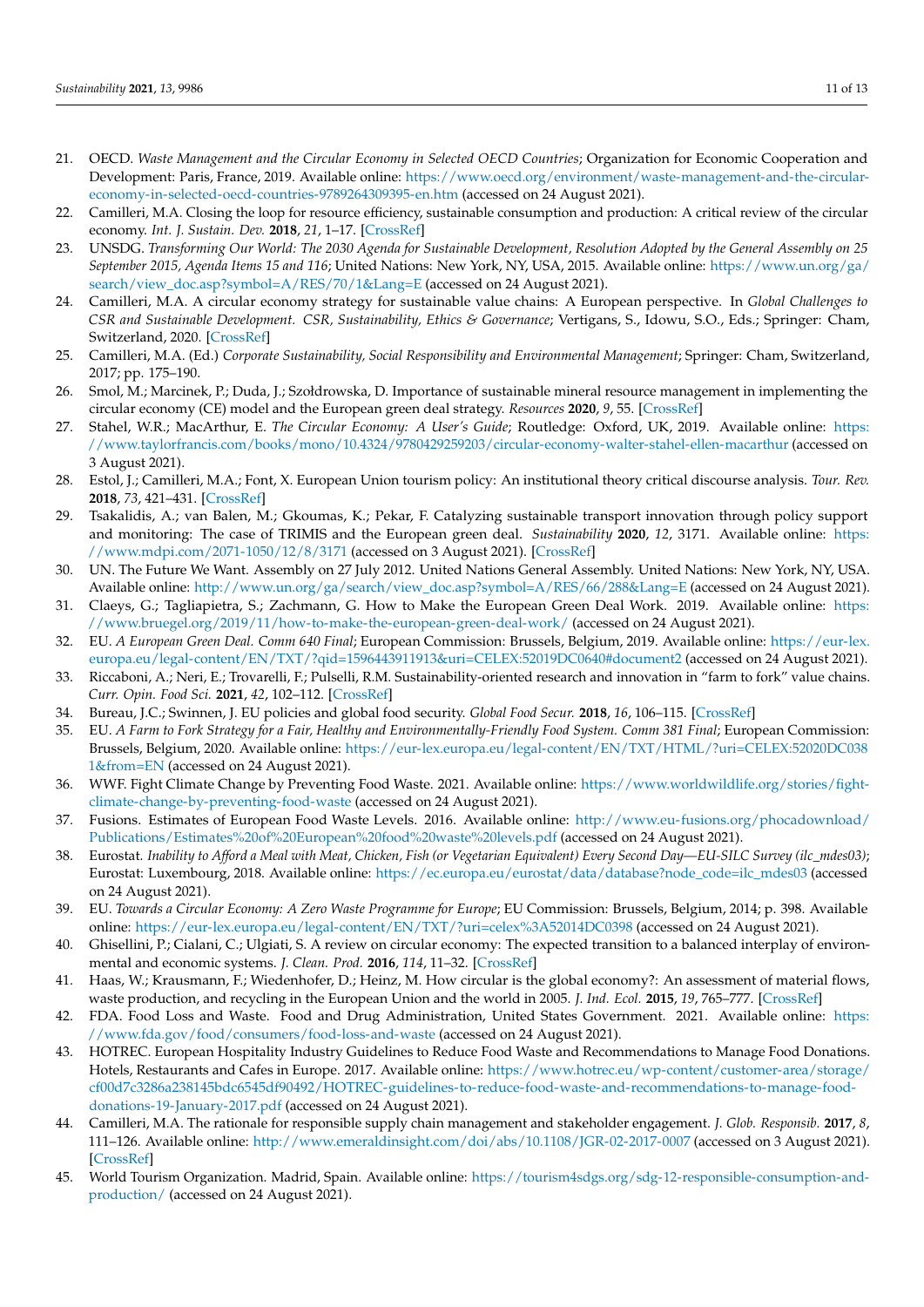- 46. Dhir, A.; Talwar, S.; Kaur, P.; Malibari, A. Food waste in hospitality and food services: A systematic literature review and framework development approach. *J. Clean. Prod.* **2020**, *270*, 122861. [\[CrossRef\]](http://doi.org/10.1016/j.jclepro.2020.122861)
- 47. Camilleri, M.A. Strategic corporate social responsibility in tourism and hospitality. *Sustain. Dev.* **2020**, *28*, 504–506. [\[CrossRef\]](http://doi.org/10.1002/sd.2059)
- <span id="page-11-0"></span>48. Sirakaya-Turk, E.; Baloglu, S.; Mercado, H.U. The efficacy of sustainability values in predicting travelers' choices for sustainable hospitality businesses. *Cornell Hosp. Q.* **2014**, *55*, 115–126. [\[CrossRef\]](http://doi.org/10.1177/1938965513499822)
- <span id="page-11-1"></span>49. Houghton, J.R.; Rowe, G.; Frewer, L.J.; Van Kleef, E.; Chryssochoidis, G.; Kehagia, O.; Korzen-Bohr, S.; Lassen, J.; Pfenning, U.; Strada, A. The quality of food risk management in Europe: Perspectives and priorities. *Food Policy* **2018**, *33*, 13–26. [\[CrossRef\]](http://doi.org/10.1016/j.foodpol.2007.05.001)
- <span id="page-11-2"></span>50. Kohn, M. Hilton Expands Food Waste Reduction Initiative to Nearly 300 Hotels, Triple Pundit. 2019. Available online: [https:](https://www.triplepundit.com/story/2019/hilton-food-waste-donation/85936) [//www.triplepundit.com/story/2019/hilton-food-waste-donation/85936](https://www.triplepundit.com/story/2019/hilton-food-waste-donation/85936) (accessed on 24 August 2021).
- <span id="page-11-3"></span>51. Urban Waste. Urban Waste: Urban Strategies for Waste Management in Tourist Cities. 2019. Available online: [http://www.](http://www.urban-waste.eu/project/) [urban-waste.eu/project/](http://www.urban-waste.eu/project/) (accessed on 24 August 2021).
- <span id="page-11-4"></span>52. Zanoni, S.; Zavanella, L. Chilled or frozen? Decision strategies for sustainable food supply chains. *Int. J. Prod. Econ.* **2012**, *140*, 731–736. [\[CrossRef\]](http://doi.org/10.1016/j.ijpe.2011.04.028)
- <span id="page-11-5"></span>53. Duran, A.; Kahve, H.I. The effect of chitosan coating and vacuum packaging on the microbiological and chemical properties of beef. *Meat Sci.* **2020**, *162*, 107961. [\[CrossRef\]](http://doi.org/10.1016/j.meatsci.2019.107961)
- <span id="page-11-6"></span>54. Djekic, I.; Smigic, N.; Kalogianni, E.P.; Rocha, A.; Zamioudi, L.; Pacheco, R. Food hygiene practices in different food establishments. *Food Control* **2014**, *39*, 34–40. [\[CrossRef\]](http://doi.org/10.1016/j.foodcont.2013.10.035)
- <span id="page-11-7"></span>55. Pauer, E.; Wohner, B.; Heinrich, V.; Tacker, M. Assessing the environmental sustainability of food packaging: An extended life cycle assessment including packaging-related food losses and waste and circularity assessment. *Sustainability* **2019**, *11*, 925. [\[CrossRef\]](http://doi.org/10.3390/su11030925)
- <span id="page-11-8"></span>56. Camilleri, M.A. Valuing stakeholder engagement and sustainability reporting. *Corp. Reput. Rev.* **2015**, *18*, 210–222. Available online: <http://www.palgrave-journals.com/crr/journal/v18/n3/full/crr20159a.html> (accessed on 3 August 2021). [\[CrossRef\]](http://doi.org/10.1057/crr.2015.9)
- 57. Camilleri, M.A. Responsible tourism that creates shared value among stakeholders. *Tour. Plan. Dev.* **2016**, *13*, 219–235. Available online: <https://www.tandfonline.com/doi/abs/10.1080/21568316.2015.1074100?journalCode=rthp21> (accessed on 3 August 2021). [\[CrossRef\]](http://doi.org/10.1080/21568316.2015.1074100)
- <span id="page-11-9"></span>58. Troise, C.; Camilleri, M.A. The use of the digital media for marketing, CSR communication and stakeholder engagement. In *Strategic Corporate Communication in the Digital Age*; Camilleri, M.A., Ed.; Emerald: Bingley, UK, 2021; pp. 161–174. Available online: <https://www.emerald.com/insight/content/doi/10.1108/978-1-80071-264-520211010/full/html> (accessed on 3 August 2021).
- <span id="page-11-10"></span>59. ResQ. Leave No Meal Behind. 2021. Available online: <https://www.resq-club.com/> (accessed on 24 August 2021).
- <span id="page-11-11"></span>60. EU. *EU Guidelines on Food Donation. (2017/C 361/01)*; EU Commission: Brussels, Belgium, 2017. Available online: [https:](https://eur-lex.europa.eu/legal-content/EN/TXT/PDF/?uri=CELEX:52017XC1025(01)&from=PL) [//eur-lex.europa.eu/legal-content/EN/TXT/PDF/?uri=CELEX:52017XC1025\(01\)&from=PL](https://eur-lex.europa.eu/legal-content/EN/TXT/PDF/?uri=CELEX:52017XC1025(01)&from=PL) (accessed on 24 August 2021).
- <span id="page-11-12"></span>61. EU. *Food Hygiene*; European Commission: Brussels, Belgium, 2021. Available online: [https://ec.europa.eu/food/safety/](https://ec.europa.eu/food/safety/biological-safety/food-hygiene_en) [biological-safety/food-hygiene\\_en](https://ec.europa.eu/food/safety/biological-safety/food-hygiene_en) (accessed on 24 August 2021).
- <span id="page-11-13"></span>62. FDA. Food Safety Administration Act. Food and Drug Administration, United States Government. 2021. Available online: [https:](https://www.fda.gov/food/guidance-regulation-food-and-dietary-supplements/food-safety-modernization-act-fsma) [//www.fda.gov/food/guidance-regulation-food-and-dietary-supplements/food-safety-modernization-act-fsma](https://www.fda.gov/food/guidance-regulation-food-and-dietary-supplements/food-safety-modernization-act-fsma) (accessed on 24 August 2021).
- <span id="page-11-14"></span>63. Baker, C.A. Welcome Sign: Hotels Adopt Reuse and Recycling. 2006. Available online: [https://waste-management-world.com/](https://waste-management-world.com/a/a-welcome-sign-hotels-adopt-reuse-and-recycling) [a/a-welcome-sign-hotels-adopt-reuse-and-recycling](https://waste-management-world.com/a/a-welcome-sign-hotels-adopt-reuse-and-recycling) (accessed on 24 August 2021).
- <span id="page-11-15"></span>64. EuroFoodBank. IHG Shows Its Support to the European Food Banks Federation. 2020. Available online: [https://www.](https://www.eurofoodbank.org/en/newsletters/2020-04-20-ihg-shows-its-support-to-the-european-food-banks-federation) [eurofoodbank.org/en/newsletters/2020-04-20-ihg-shows-its-support-to-the-european-food-banks-federation](https://www.eurofoodbank.org/en/newsletters/2020-04-20-ihg-shows-its-support-to-the-european-food-banks-federation) (accessed on 24 August 2021).
- <span id="page-11-16"></span>65. EuroFoodBank. Costa Croisières Resumes Its Solidarity Programme of Meal donations to the Bouches-du-Rhône Food Bank. 2021. Available online: [https://www.eurofoodbank.org/en/what-s-new/2021-07-15-costa-croisi%C3%A8res-resumes-its-solidarity](https://www.eurofoodbank.org/en/what-s-new/2021-07-15-costa-croisi%C3%A8res-resumes-its-solidarity-programme-of-meal-donations-to-the-bouches-du-rh%C3%B4ne-food-bank)[programme-of-meal-donations-to-the-bouches-du-rh%C3%B4ne-food-bank](https://www.eurofoodbank.org/en/what-s-new/2021-07-15-costa-croisi%C3%A8res-resumes-its-solidarity-programme-of-meal-donations-to-the-bouches-du-rh%C3%B4ne-food-bank) (accessed on 24 August 2021).
- <span id="page-11-17"></span>66. ThePortugalNews. Foodbank Collection Campaign. Available online: [https://www.theportugalnews.com/tr/haberler/2021-05-](https://www.theportugalnews.com/tr/haberler/2021-05-27/food-bank-collection-campaign/60061) [27/food-bank-collection-campaign/60061](https://www.theportugalnews.com/tr/haberler/2021-05-27/food-bank-collection-campaign/60061) (accessed on 24 August 2021).
- <span id="page-11-18"></span>67. Dou, Z.; Toth, J.D.; Westendorf, M.L. Food waste for livestock feeding: Feasibility, safety, and sustainability implications. *Glob. Food Secur.* **2018**, *17*, 154–161. [\[CrossRef\]](http://doi.org/10.1016/j.gfs.2017.12.003)
- <span id="page-11-19"></span>68. Jiménez-Antillón, J.; Calleja-Amador, C.; Romero-Esquivel, L.G. Food waste recovery with Takakura portable compost boxes in offices and working places. *Resources* **2018**, *7*, 84. [\[CrossRef\]](http://doi.org/10.3390/resources7040084)
- <span id="page-11-20"></span>69. Kondusamy, D.; Kalamdhad, A.S. Pre-treatment and anaerobic digestion of food waste for high rate methane production—A review. *J. Environ. Chem. Eng.* **2014**, *2*, 1821–1830. [\[CrossRef\]](http://doi.org/10.1016/j.jece.2014.07.024)
- <span id="page-11-21"></span>70. Wang, P.; Wang, H.; Qiu, Y.; Ren, L.; Jiang, B. Microbial characteristics in anaerobic digestion process of food waste for methane production—A review. *Bioresour. Technol.* **2018**, *248*, 29–36. [\[CrossRef\]](http://doi.org/10.1016/j.biortech.2017.06.152)
- <span id="page-11-22"></span>71. Cordis. *Sustainable Production of Functional and Safe Feed from Food Waste*; EU Commission: Brussels, Belgium, 2016. Available online: <https://cordis.europa.eu/project/id/312140/news> (accessed on 24 August 2021).